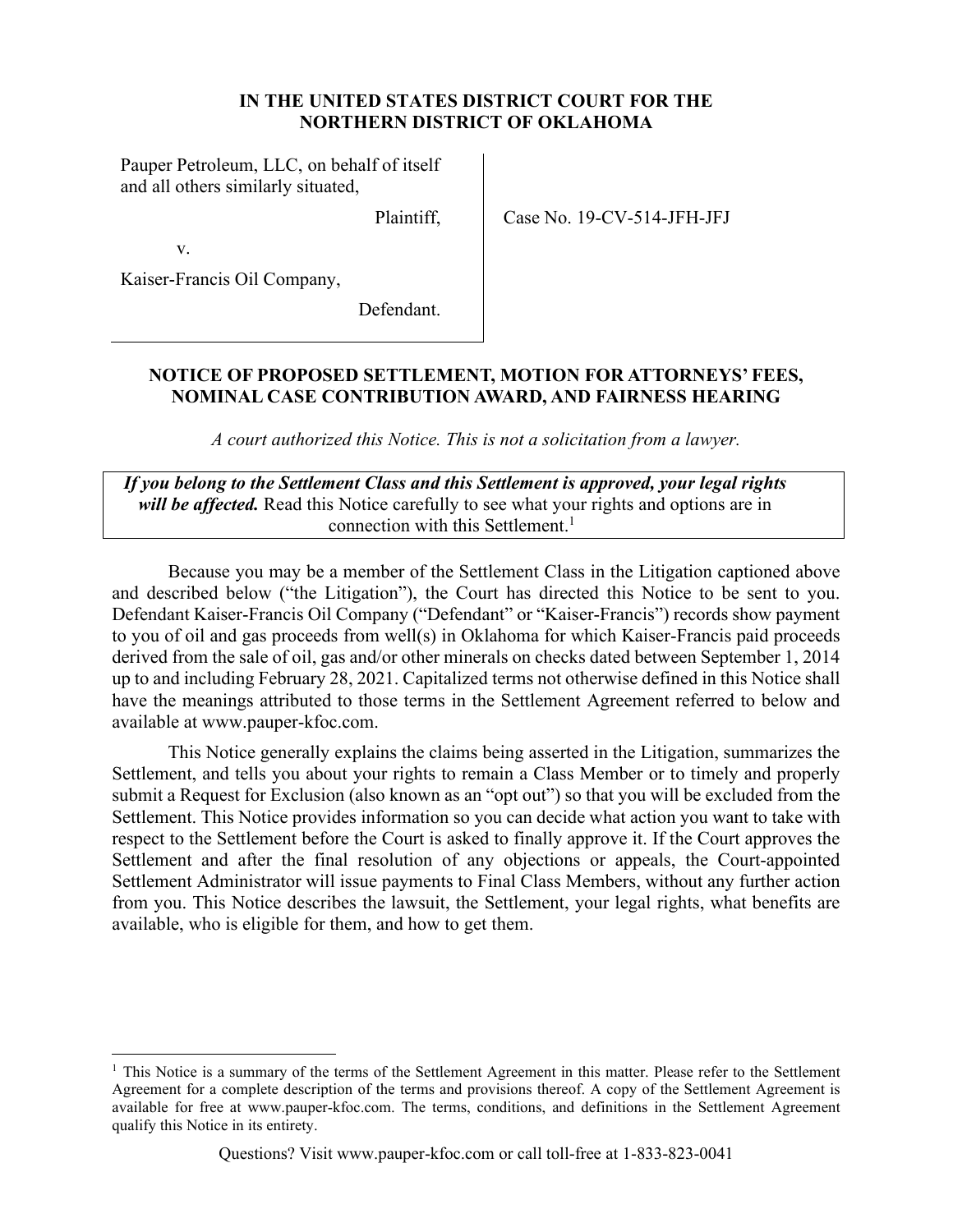The Settlement Class in the Litigation consists of the following individuals and entities:

All non-excluded persons or entities:

- i. who received working interest, royalty, and/or overriding royalty payments from Defendant for oil and/or gas proceeds from oil and/or gas wells located in the State of Oklahoma with check dates between September 1, 2014, up to and including February 28, 2021
- ii. The persons or entities excluded from the class are: (1) agencies, departments, or instrumentalities of the United States of America or the State of Oklahoma; (2) publicly traded oil and gas companies and their affiliates; and (3) the Released Parties.

If you are unsure whether you are included in the Settlement Class, you may contact the Settlement Administrator at:

> *Pauper Petroleum, LLC v. Kaiser-Francis Oil Company Settlement* c/o JND Legal Administration, Settlement Administrator P.O. Box 91244 Seattle, WA 98111

**Call Toll-Free:** 1-833-823-0041

# **TO OBTAIN THE BENEFITS OF THIS PROPOSED SETTLEMENT, YOU DO NOT HAVE TO DO ANYTHING.**

## **I. General Information About the Litigation**

The Litigation seeks, *inter alia*, damages for Defendant's alleged failure to pay statutory interest on allegedly late payments under Oklahoma law. Defendant expressly denies all allegations of wrongdoing or liability with respect to the claims and allegations in the Litigation. The Court has made no determination with respect to any of the parties' claims or defenses. A more complete description of the Litigation, its status, and the rulings made in the Litigation are available in the pleadings and other papers maintained by the United States District Court for the Northern District of Oklahoma in the file for the Litigation.

### **II. The Settlement, Attorneys' Fees, Litigation Expenses, Nominal Case Contribution Award, And The Settlement Allocation And Distribution To The Class**

On September 3, 2021, the Court preliminarily approved a Settlement in the Litigation between Plaintiff, on behalf of itself and the Settlement Class, and Defendant. This approval and this Notice are not an expression of opinion by the Court as to the merits of any of the claims or defenses asserted by any of the parties to the Litigation, or of whether the Court will ultimately approve the Settlement Agreement.

In settlement of Released Claims alleged in the Litigation, Defendant has agreed to pay One Million, Six Hundred Thousand Dollars (\$1,600,000.00) in cash ("Gross Settlement Fund"). In exchange for the payment noted above and other consideration outlined in the Settlement Agreement, the Settlement Class shall release the Released Claims (as defined in the Settlement Agreement available for review and download at www.pauper-kfoc.com) against the Released Parties (as defined in the Settlement Agreement). The \$1,600,000.00 cash payment is referred to as the "Gross Settlement Fund." The Gross Settlement Fund, less Class Counsel's Fees and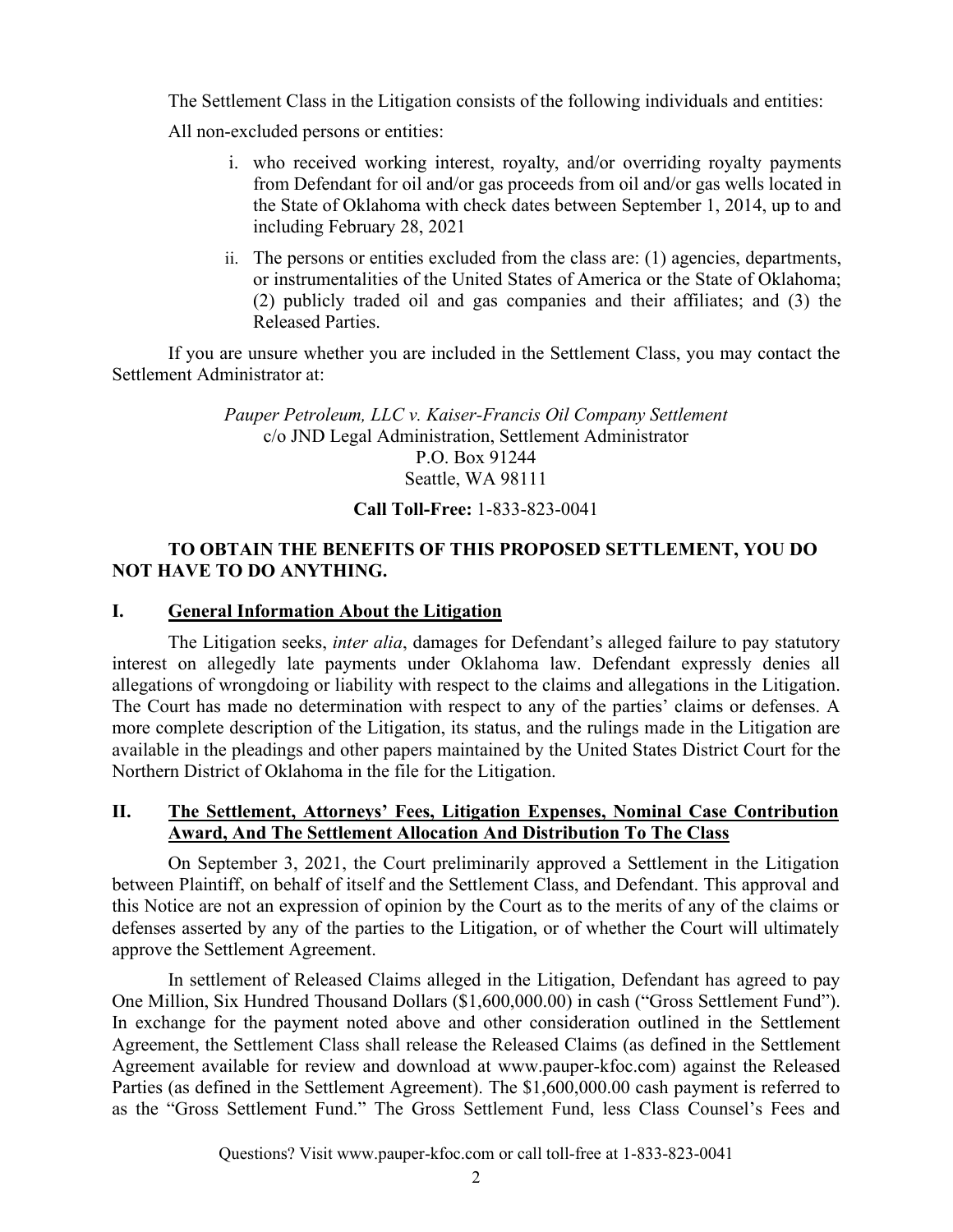Expenses, and other costs approved by the Court (the "Net Settlement Fund"), will be distributed to Final Class Members pursuant to the terms of the Settlement Agreement. The Settlement does not release the Remaining Claims (as defined in the Settlement Agreement) related to the Class I alleged claims for underpaid or unpaid royalties or oil or gas proceeds payments, or interest on such underpaid or unpaid royalties.

Class intends to seek an award of attorneys' fees of not more than 40% of the Gross Settlement Fund. Plaintiff's Counsel, Reagan E. Bradford and Ryan K. Wilson of Bradford & Wilson and Rex Sharp of Sharp Law LLP, have been litigating this case without any payment whatsoever, advancing many thousands of dollars in expenses. At the Final Fairness Hearing, Plaintiff's Counsel will also seek reimbursement of the litigation expenses incurred in connection with the prosecution of this Litigation and that will be incurred through final distribution of the Settlement, which amount will not exceed \$150,000.00, to be paid out of the Gross Settlement Fund. In addition, Plaintiff intends to seek a nominal case contribution award for its representation of the Class, which amount will not exceed \$32,000.00, to compensate Plaintiff for its time, expense, risk and burden as serving as Class Representative.

The Court must approve the Allocation Methodology, which describes how the Settlement Administrator will allocate the Net Settlement Fund. The Net Settlement Fund will be distributed by the Settlement Administrator after the Effective Date of the Settlement. The Effective Date requires the exhaustion of any appeals, which may take a year or more after the entry of Judgment. The Settlement may be terminated on several grounds, including if the Court does not approve or materially modifies the terms of the Settlement. If the Settlement is terminated, the Litigation will proceed as if the Settlement had not been reached.

This Notice does not and cannot set out all the terms of the Settlement Agreement, which is available for review and download at www.pauper-kfoc.com. This website will eventually include this Class Notice, the Plan of Allocation, and Plaintiff's Counsel's application for Attorneys' Fees and Litigation Expenses. You may also receive information about the progress of the Settlement by visiting the website at www.pauper-kfoc.com, or by contacting the Settlement Administrator at the address set forth above.

#### **III. Class Settlement Fairness Hearing**

The Final Fairness Hearing will be held on December 3, 2021, beginning at 10:00 a.m., before the Honorable John F. Heil, III, U.S. District Judge for the Northern District of Oklahoma, 333 West Fourth St., Tulsa, OK 74103. Please note that the date of the Fairness Hearing is subject to change without further notice. You should check with the Court and www.pauper-kfoc.com to confirm no change to the date and time of the hearing has been made. At the Fairness Hearing, the Court will consider: (a) whether the Settlement is fair, reasonable, and adequate; (b) any timely and properly raised objections to the Settlement; (c) the Allocation Methodology; (d) the application for Class Counsel's Attorneys' Fees and Litigation Expenses and Administration, Notice, and Distribution Costs; and (e) the application for a Nominal Case Contribution Award for the Class Representative.

**A CLASS MEMBER WHO WISHES TO PARTICIPATE IN THE SETTLEMENT AND DOES NOT SUBMIT A VALID REQUEST FOR EXCLUSION DOES NOT NEED TO APPEAR AT THE FINAL FAIRNESS HEARING OR TAKE ANY OTHER ACTION TO PARTICIPATE IN THE SETTLEMENT.**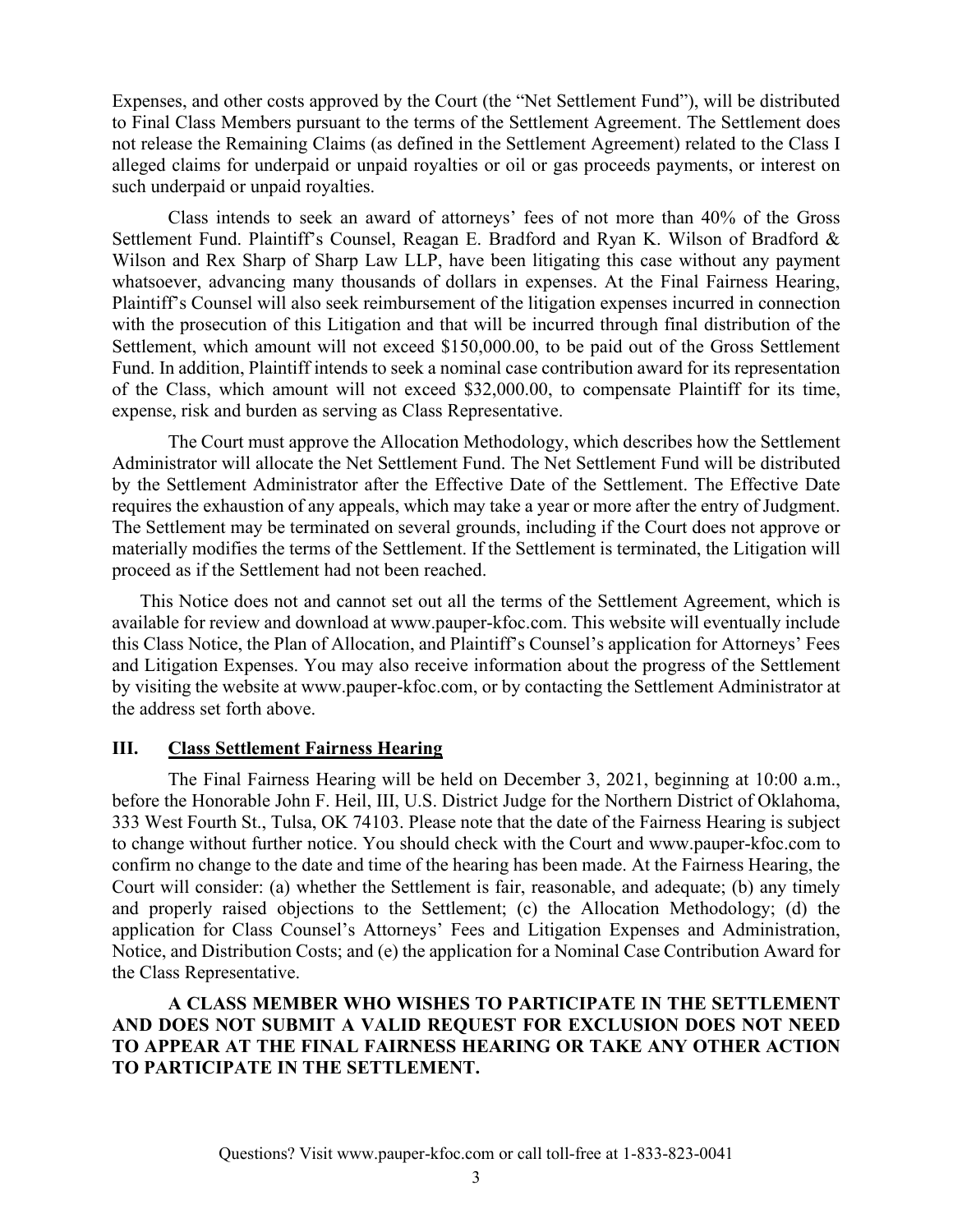### **IV. What Are Your Options As A Class Member?**

### **A. You Can Participate in the Class Settlement by Doing Nothing**

By taking no action, your interests will be represented by Plaintiff as the Class Representative and Plaintiff's Counsel. As a Class Member, you will be bound by the outcome of the Settlement, if finally approved by the Court. The Class Representative and Plaintiff's Counsel believe that the Settlement is in the best interest of the Class, and, therefore, they intend to support the proposed Settlement at the Final Fairness Hearing. As a Class Member, if you are entitled to a distribution pursuant to the Allocation Methodology, you will receive your portion of the Net Settlement Fund and will be bound by the Settlement Agreement and all orders and judgments entered by the Court regarding the Settlement. If the Settlement is approved, unless you exclude yourself from the Settlement Class, neither you nor any other Releasing Party will be able to start a lawsuit or arbitration, continue a lawsuit or arbitration, or be part of any other lawsuit against any of the Released Parties based on any of the Released Claims.

### **B. You May Submit a Request for Exclusion to Opt-Out of the Settlement Class**

If you do not wish to be a member of the Settlement Class, then you must exclude yourself from the Settlement Class by mailing by certified mail, return receipt requested, a Request for Exclusion to the Settlement Administrator to be received by October 29, 2021, at 5 p.m. CDT. All Requests for Exclusion must include: (i) the Class Member's name, address, telephone number, and notarized signature; (ii) a statement that the Class Member wishes to be excluded from the Settlement Class in *Pauper Petroleum, LLC v. Kaiser-Francis Oil Company*; and (iii) a description of the Class Member's interest in any wells for which it has received payments from Defendant, including the name, well number, county in which the well is located, and the owner identification number. Requests for Exclusion must be served on the Settlement Administrator, Defendant's Counsel, and Plaintiff's Counsel by certified mail, return receipt requested and received no later than 5 p.m. CDT on October 29, 2021. Requests for Exclusion may be mailed as follows:

| <b>Settlement Administrator</b>                                                                                           | <b>Class Counsel</b>                                                                                                     | <b>Defendant's Counsel</b>                                                                                          |
|---------------------------------------------------------------------------------------------------------------------------|--------------------------------------------------------------------------------------------------------------------------|---------------------------------------------------------------------------------------------------------------------|
| Pauper-Kaiser-Francis<br>Settlement<br>c/o JND Class Action<br>Administration<br>P.O. Box 91244<br>Seattle, WA 98111-9332 | Reagan E. Bradford<br>Ryan K. Wilson<br>Bradford & Wilson PLLC<br>431 W. Main Street, Suite D<br>Oklahoma City, OK 73102 | Paul DeMuro<br>Frederic Dorwart<br>Frederic Dorwart Lawyers PLLC<br>124 East Fourth Street<br>Tulsa, Oklahoma 74103 |

**If you do not follow these procedures—including mailing the Request for Exclusion so that it is received by the deadline set out above—you will not be excluded from the Settlement Class, and you will be bound by all of the orders and judgments entered by the Court regarding the Settlement, including the release of claims.** You must exclude yourself even if you already have a pending case against any of the Released Parties based upon any Released Claims during the Class Period. You cannot exclude yourself on the website, by telephone, facsimile, or by e-mail. If you validly request exclusion as described above, you will not receive any distribution from the Net Settlement Fund, you cannot object to the Settlement, and you will not have released any claim against the Released Parties. You will not be legally bound by anything that happens in the Litigation.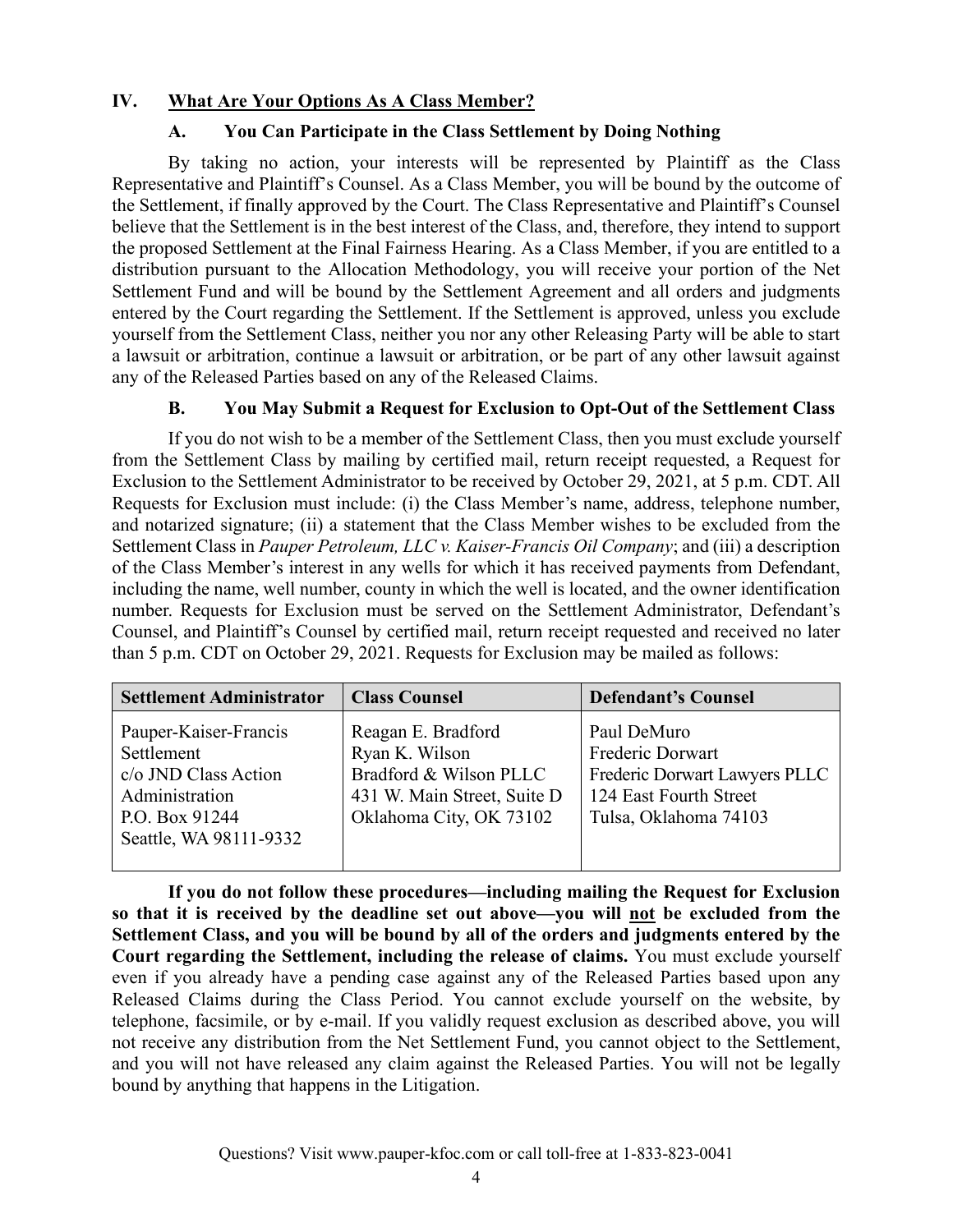#### **C. You May Remain a Member of the Settlement Class, but Object to the Settlement, Allocation Methodology, Plan of Allocation, Plaintiff's Attorneys' Fees, Litigation Expenses, or Nominal Case Contribution Award**

Any Class Member who wishes to object to the fairness, reasonableness, or adequacy of the Settlement, any term of the Settlement, the Allocation Methodology, the Plan of Allocation, the request for Plaintiff's attorneys' fees and Litigation Expenses, or the request for a Nominal Case Contribution Award to Class Representative may file an objection. An objector must file with the Court and serve upon Class Counsel and Defendant's Counsel a written objection containing the following: (a) a heading referring to *Pauper Petroleum, LLC v. Kaiser-Francis Oil Company*, Case No. 19-cv-514-JFH-JFJ, United States District Court for the Northern District of Oklahoma; (b) a statement as to whether the objector intends to appear at the Final Fairness Hearing, either in person or through counsel, and, if through counsel, counsel must be identified by name, address, and telephone number; (c) a detailed statement of the specific legal and factual basis for each and every objection; (d) a list of any witnesses the objector may call at the Final Fairness Hearing, together with a brief summary of each witness's expected testimony (to the extent the objector desires to offer expert testimony and/or an expert report, any such evidence must fully comply with the Federal Rules of Civil Procedure, Federal Rules of Evidence, and the Local Rules of the Court); (e) a list of and copies of any exhibits the objector may seek to use at the Final Fairness Hearing; (f) a list of any legal authority the objector may present at the Final Fairness Hearing; (g) the objector's name, current address, current telephone number, and all owner identification numbers with Defendant; (h) the objector's signature executed before a Notary Public; (i) identification of the objector's interest in wells from which the objector has received payments by or on behalf of Defendant (by well name, payee well number, and county in which the well is located) during the Claim Period and identification of such payments by date of payment, date of production, and amount; and (j) if the objector is objecting to any portion of the Plaintiff's attorneys' fees or Litigation Expenses sought by Class Counsel on the basis that the amounts requested are unreasonably high, the objector must specifically state the portion of Plaintiff's attorneys' fees and/or Litigation Expenses he/she believes is fair and reasonable and the portion that is not. Such written objections must be filed with the Court and served on Plaintiff's Counsel and Defendant's Counsel, via certified mail return receipt requested, and received no later than 5 p.m. CDT by November 19, 2021, at the addresses set forth above. Any Class Member that fails to timely file the written objection statement and provide the required information will not be permitted to present any objections at the Final Fairness Hearing. Your written objection must be timely filed with the Court at the address below:

> Clerk of the Court United States District Court for the Northern District of Oklahoma Page Belcher Federal Building 333 W. 4th Street, Room 411 Tulsa, OK 74103

### **UNLESS OTHERWISE ORDERED BY THE COURT, ANY SETTLEMENT CLASS MEMBER WHO DOES NOT OBJECT IN THE MANNER DESCRIBED HEREIN WILL BE DEEMED TO HAVE WAIVED ANY OBJECTION AND SHALL BE FOREVER FORECLOSED FROM MAKING ANY OBJECTON TO THE SETTLEMENT (OR ANY**